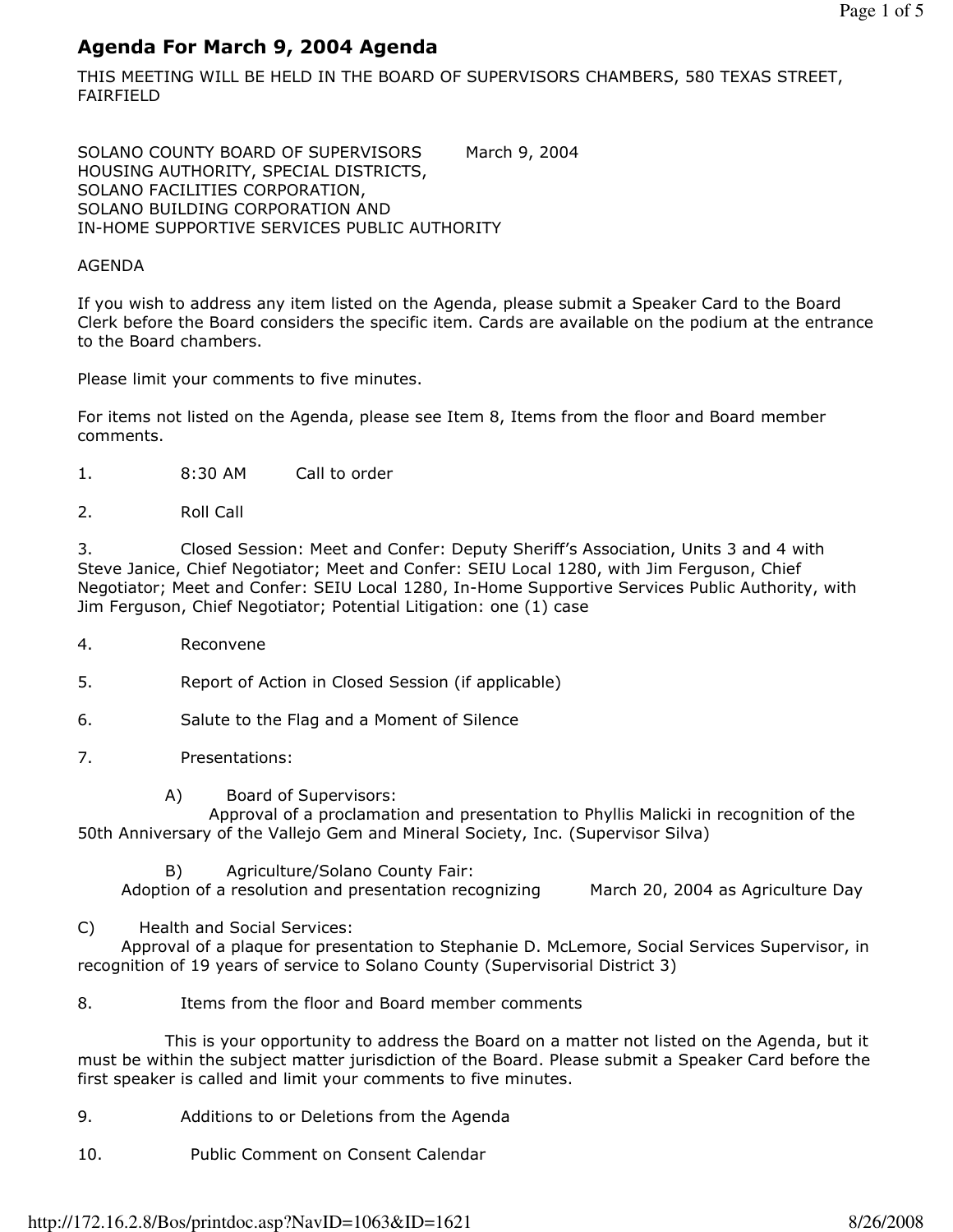Each speaker shall have 5 minutes to address any or all items on the Consent Calendar.-

- 11. Approval of the Agenda
- 12. Approval of Consent Calendar

The Board considers all matters listed under the Consent Calendar to be routine and will adopt them in one motion. There will be no discussion on these items before the Board votes on the motion unless Board members request specific items be discussed and/or removed from the Consent Calendar.

## CONSENT CALENDAR

## GENERAL GOVERNMENT

13. Clerk of the Board of Supervisors: Approval of Minutes: Board of Supervisors February 3, 2004 and February 10, 2004

## 14. County Administrator:

 A) Approval of a contract amendment between First 5 Solano Children and Families Commission and Dr. Carolyn Hamilton extending the term from March 12, 2004 to June 30, 2004 and increasing the amount from \$43,000 to a maximum of \$69,000 to provide school readiness related services

 B) Approval of an amendment to the agreement between First 5 Solano Children and Families Commission and Rio Vista Care extending the term from March 9, 2004 to June 30, 2004 and increasing the maximum amount from  $$100,000$  to  $$113,000$  to provide pre-school services to low income children residing in rural Rio Vista

## 15. Auditor/Controller:

A) Accept the report on the quarterly examination of the books of the County Treasury as of December 22, 2003 with all funds totaling \$607,255,306

B) Accept the FY2004/05 Solano County Criminal Justice (Booking) Fee Report; set a noticed/published hearing for April 27, 2004, 9:00 a.m. on the proposed FY2004/05 Booking Fee

## 16. General Services:

 Authorize the General Services Department to combine \$40,000 from City of Benicia's Proposition 40 Per Capita Allocation with \$250,000 from Solano County's Proposition 40 Per Capita Allocation for a total of \$290,000 into a single application request to the State for purchase of the Eastern Swett Ranch property

# HEALTH AND SOCIAL SERVICES

17. Health and Social Services:

 A) Approval of a contract amendment with Goodwill Industries of the Greater East Bay in the amount of \$41,180 for a total contract amount of \$167,157 for the period October 1, 2003 through September 30, 2004 to provide services necessary to move recipients from public aid to employment in the public and/or private non-profit sector

 B) Approval of an agreement with the Partnership HealthPlan of California for the period of November 1, 2003 through October 31, 2006 correcting the agreement amount originally approved by the Board of Supervisors on November 25, 2003 from \$125,275 to \$187,927

## CRIMINAL JUSTICE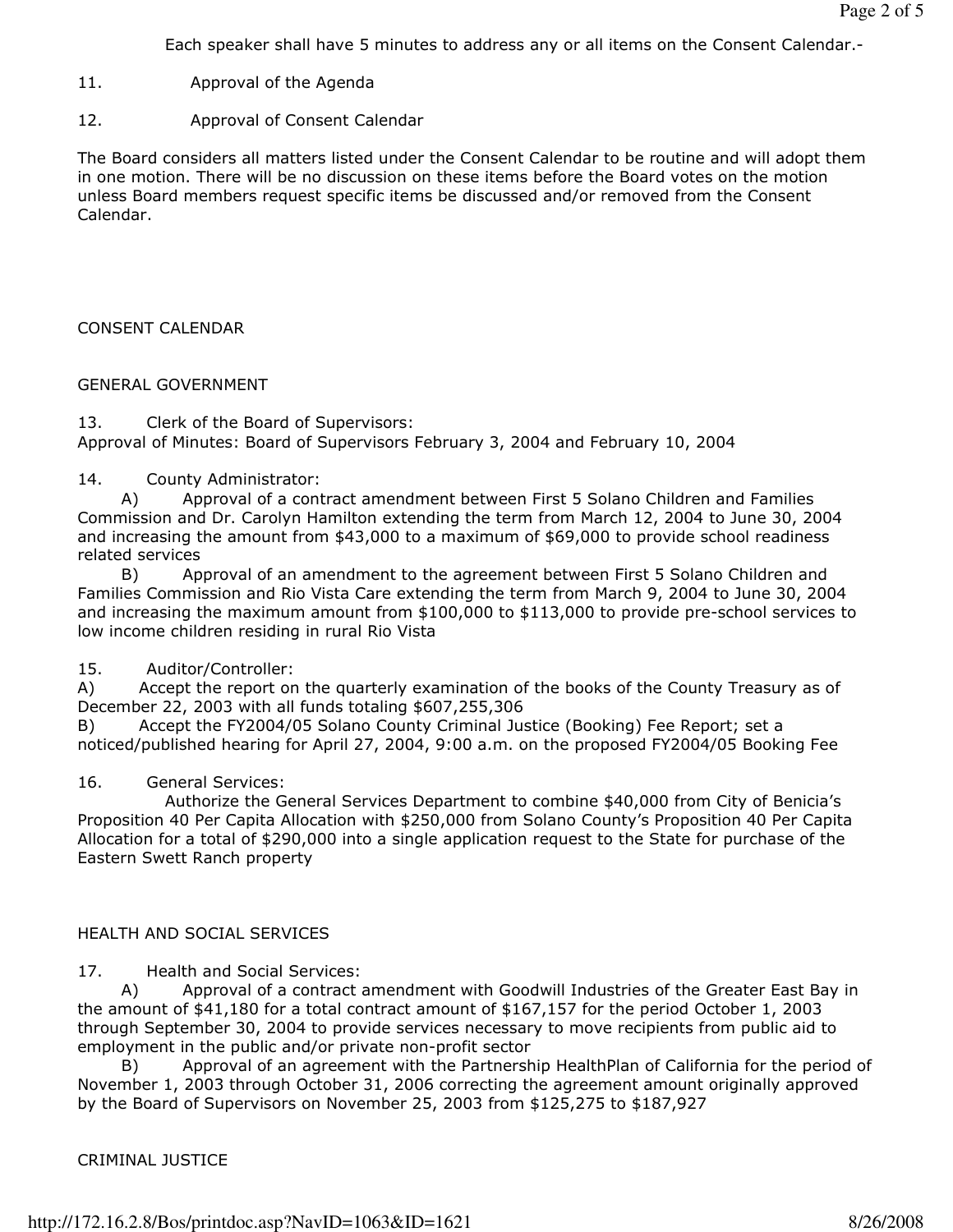#### 18. Sheriff/Coroner:

Adoption of a resolution authorizing the Office of Emergency Services Manager to sign a grant application with the State for participation in the Federally funded FY04 Homeland Security Grant Program and to receive funding totaling \$1,586,493

#### LAND USE/TRANSPORTATION

#### 19. Transportation:

 Authorize the Transportation Director to execute a Temporary Easement/Lease Agreement with Mary Siebe for the bridge replacement project on Gordon Valley Road at Ledgewood Creek; approval to issue a County Warrant in the amount of \$2,000 to Mary Siebe for the lease of property

#### 20. Environmental Management:

 Approval of an appropriation transfer to amend the FY2003/04 Adopted Final Budget for the Solano County Housing Authority, increasing total Expenditures and Revenues by \$49,125 (4/5 vote required)

#### OTHER: None

SPECIAL DISTRICTS GOVERNED BY THE BOARD OF SUPERVISORS:

Rural North Vacaville Water District

#### 21. Transportation:

 Authorize a payment of \$20,295 to the California Water Service Company for permitting services performed; approval of an appropriation transfer amending the project budget by transferring \$20,295 from Project Contingencies to Other Professional Services (4/5 vote required)

In-Home Supportive Services Public Authority

#### 22. Human Resources:

 Approve the side letter agreement between Solano County In-Home Supportive Services (IHSS) Public Authority and Service Employees International Union (SEIU) Local 1280, representing IHSS Providers regarding implementation of the Safeco/Select Benefits Plan

#### SCHEDULED CALENDAR

23. Rescheduled Consent Items: (Items pulled from Consent Calendar above)

- A) E)
- B) F)
- $(C)$   $(G)$
- D) H)

#### GENERAL GOVERNMENT

24. County Administrator:

 A) Authorize the selection of Quest Media and Supplies, Sacramento to provide a Voice Over Internet Protocol communications system for the County Administrative Center and Probation Building; authorize the Chief Information Officer to enter into contract negotiations with Quest; authorize the County Administrator to enter into contracts with Quest not to exceed the project budget of \$976,000

 B) Consider recommendations for reorganization of the Solano County Aviation Advisory Committee and Airport Land Use Commission and provide staff direction in implementing Board action

HEALTH AND SOCIAL SERVICES: None

CRIMINAL JUSTICE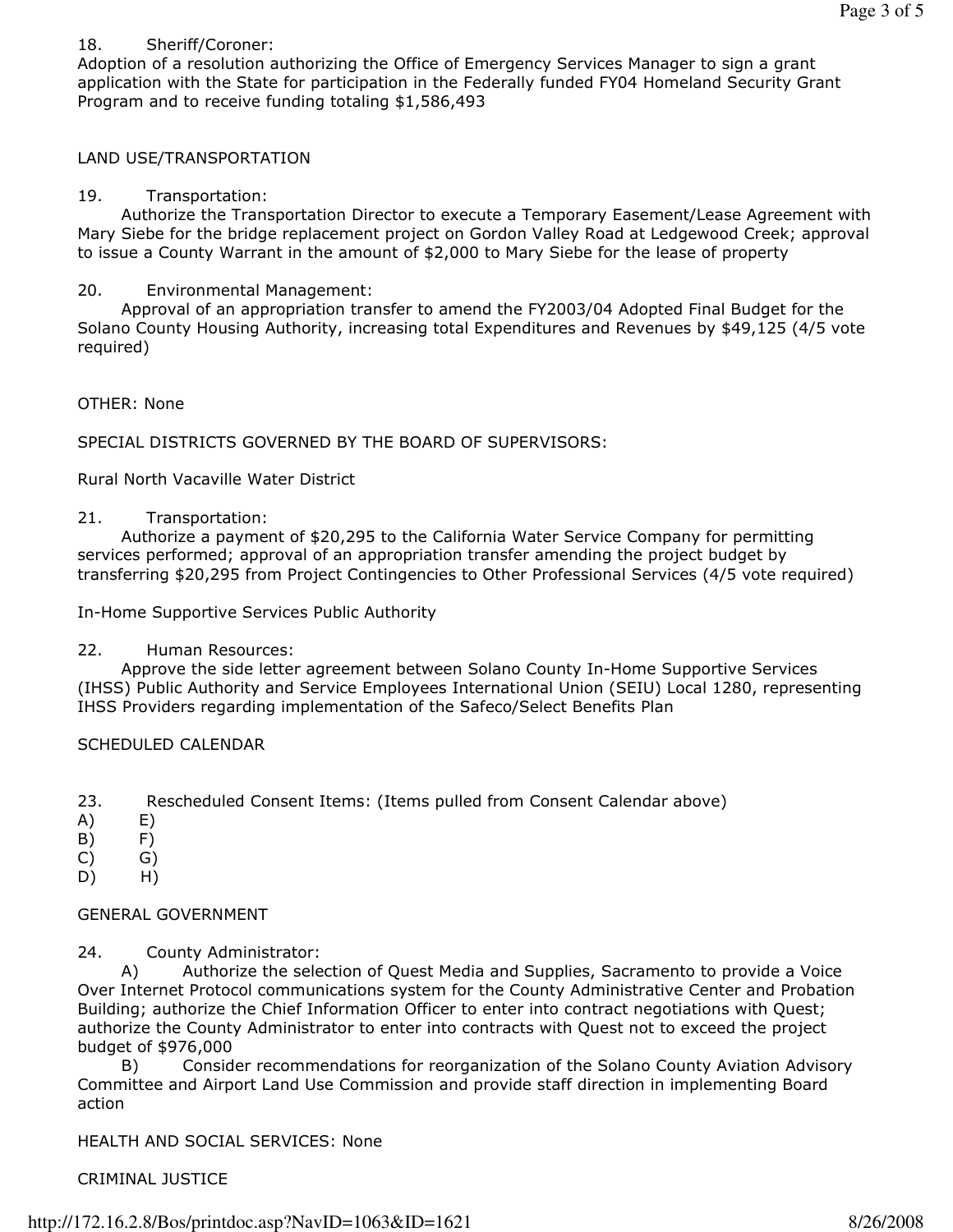25. Department of Child Support Services:

 Receive a report on the results of the department's pilot project of expanded operational hours and consider the request for approval for full implementation of the modified work schedule within the department

LAND USE/TRANSPORTATION: None

OTHER: None

MISCELLANEOUS ITEMS

26. Appointments/Resignations to Boards and Commissions:

 A) Board of Supervisors: Reappointment of Mary R. Ellsworth to the Rockville Cemetery District (District 2)

- B) Board of Supervisors: Reappointment of Viola Robertson to the Equal Employment Opportunity Committee (District 2)
- C) Treasurer-Tax Collector-County Clerk:

 Appointment of Sandy Austin as an alternate on the Treasury Oversight Committee; reappointment of Quang Ho and Will Taylor

- D) Health and Social Services: Appointment of Michelle Chargualaf to the Solano County Local Mental Health Board
- 27. Adjourn:

#### MEETING CALENDAR

3/9 4:00 p.m. Maternal, Child, and Adolescent Health Advisory Board, 275 Beck Ave., Conf. Rm. 1, FF 3/10 9:00 a.m. Yolo-Solano Air Quality Management District, 1947 Galileo Court, Suite 103, Davis 3/10 6:00 p.m. Alcohol and Drug Advisory Board, 2101 Courage Dr., FF 3/10 6:00 p.m. Solano Transportation Authority Board, Suisun City Hall, 701 Civic Center Blvd., Suisun 3/10 6:15 p.m. Solano County Fair Board of Directors, Administration Building, Solano County Fairgrounds, Vallejo 3/11 1:30 p.m. Emergency Medical Care Committee, 275 Beck Ave., Conf. Rm. 1, FF 3/11 7:00 p.m. Solano County Aviation Advisory Commission/Airport Land Use Commission, Nut Tree Airport, Vacaville 3/11 7:00 p.m. Solano County Water Agency, 508 Elmira Rd., Vacaville 3/12 9:00 a.m. Local Task Force for Integrated Waste Management, Fairfield-Suisun Sewer District Office, 1010 Chadbourne Rd., Suisun 3/17 9:30 a.m. BAAQMD 939 Ellis St., San Francisco 3/17 4:00 p.m. Solano County Equal Employment Opportunity Committee, 580 Texas St., Third Floor CAO Conference Room, FF 3/18 10:00 a.m. Solano County Zoning Administrator, Environmental Management, 470 Chadbourne Rd., 2nd Floor, FF 3/18 1:00 p.m. BCDC, MetroCenter Auditorium, 101 Eighth St., Oakland 3/18 7:00 p.m. Solano County Planning Commission, Board of Supervisors Chambers, 580 Texas St., FF 3/18 7:30 p.m. ABAG Executive Board, MetroCenter Auditorium, 101 8th St., Oakland 3/22 1:00 p.m. Solano County Child Care Planning Council, Children's Network Conference Room, 2320 Courage Dr., FF